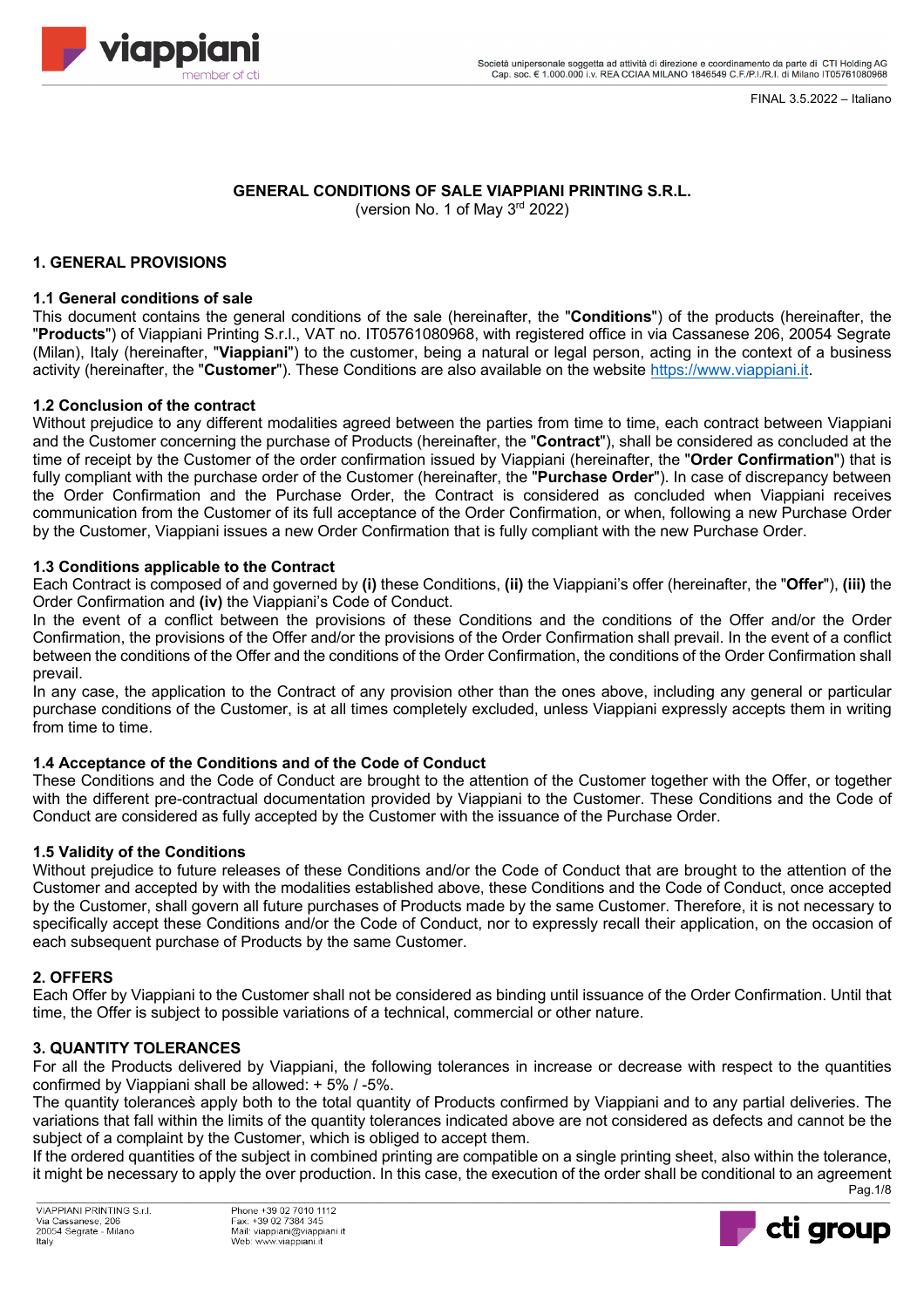

between the parties on the adjustment of the quantities. In case of non acceptance by the Customer of the over production quantities, the Customer will be charged for the additional costs due to the exchange of the plates.

# **4. WEIGHT OF APPLICATION PER SURFACE UNIT**

The tolerances relating to the thickness of the polypropylene film of IML Products are established in accordance with the ISCI standards. Regarding the prescribed application weight per surface unit, size deviations equal to the individual indications according to the material used shall apply. On request, Viappiani provides the technical data sheets of the material used. The variations that fall within this limit are not considered as defects and cannot be the subject of a complaint by the Customer, which is obliged to accept them.

# **5. VOLUME, QUALITY AND SPECIFICATIONS OF THE SUPPLY**

Only the volume, quality and specifications of the supply of the Products reported in the Order Confirmation are to be considered as binding. The order will be processed with the materials customarily used in the normal production processes of the sector, unless the Customer has provided specific indications that have been approved by Viappiani.

# **6. GS1 CODE**

Viappiani is not responsible for the consequences deriving from defects in the printing data or in similar materials provided by the Customer for the purpose of printing the EAN/GS1 code, or unique product codes or similar codes or symbols. Viappiani prints the GS1 code using the most advanced techniques. Nevertheless, considering the conditions to which the barcodes may be exposed after the delivery of the Products by Viappiani, as well as the absence of standard measurement and reading systems, Viappiani does not guarantee the readability of the GS1 code at the checkout. The Customer therefore exempts Viappiani from any liability related to the unreadability of the GS1 code at the checkout and undertakes to indemnify, hold harmless and reimburse Viappiani in relation to any detrimental consequence, including, losses, damages, cost of legal consultancy, professional expenses, etc. resulting from the non-use of the GS1 code by the Customer and/or its end customers.

# **7. SAMPLES, DRAFTS AND PRINTING DATA - STORAGE**

If the Customer makes samples, drafts, printing data, etc. available to Viappiani, it is the Customer's sole responsibility to ensure that such samples, drafts, printing data, etc. do not infringe any third party intellectual property right. The Customer undertakes to indemnify, hold harmless and reimburse Viappiani in relation to any detrimental consequence, including, losses, damages, cost of legal consultancy, professional expenses, etc. incurred by Viappiani as result of any claim or legal action connected to the violation of the intellectual property rights of third parties occurring through the aforementioned samples, drafts, printing data, etc. provided by the Customer.

Where necessary, Viappiani retains, at the Customer's risk, the samples, drafts, printing data, etc. provided by the Customer. The obligation to store the materials indicated above lasts 2 (two) years starting from the last use of the same by Viappiani. Upon expiry of this period, Viappiani will return them to the Customer, unless the Customer asks Viappiani, by the expiry of such term, to proceed with their elimination and disposal.

# **8. DRAFT, PLATES, DIE CUTS, DIGITAL DATA**

The drafts, plates, die cuts and digital data created by Viappiani in performing the Contract remain its property, even if the Customer contributes to their realization (e.g., economically).

# **9. PACKAGING MATERIALS**

The Customer releases Viappiani from all financial and other obligations concerning the collection of packaging materials. The Customer undertakes to dispose of the packaging materials at its own care and costs.

# **10. PRICES**

All prices listed in the Order Confirmation are in Euro and net of all applicable taxes and duties such as, by way of example, VAT, import and export duties, customs duties, etc., which are indicated separately on the Viappiani's invoice and which must be reimbursed by the Customer, unless they are expressly included in the basic price. If the Products cannot be paid in Euro, the Customer shall bear the risks related to the variation of the exchange rates from the date of issuance of the invoice to the date of payment.

The price indicated in the Order Confirmation or in any other forms of agreement is based on the cost of raw materials and/or transport in force on the date of conclusion of the Contract.

In the event of occurrence of variations, independent of Viappiani's will, in the costs of manufacture, transport or in other factors that affect the final price of the Products (e.g., costs of raw materials, energy or production, exchange rates, taxes, duties, customs regulations, etc.), the parties will do their best to renegotiate in good faith the price of the Products. In the absence of an agreement, each party will have the right to withdraw from the Contract in full compliance with the provisions of Article 20.



Pag.2/8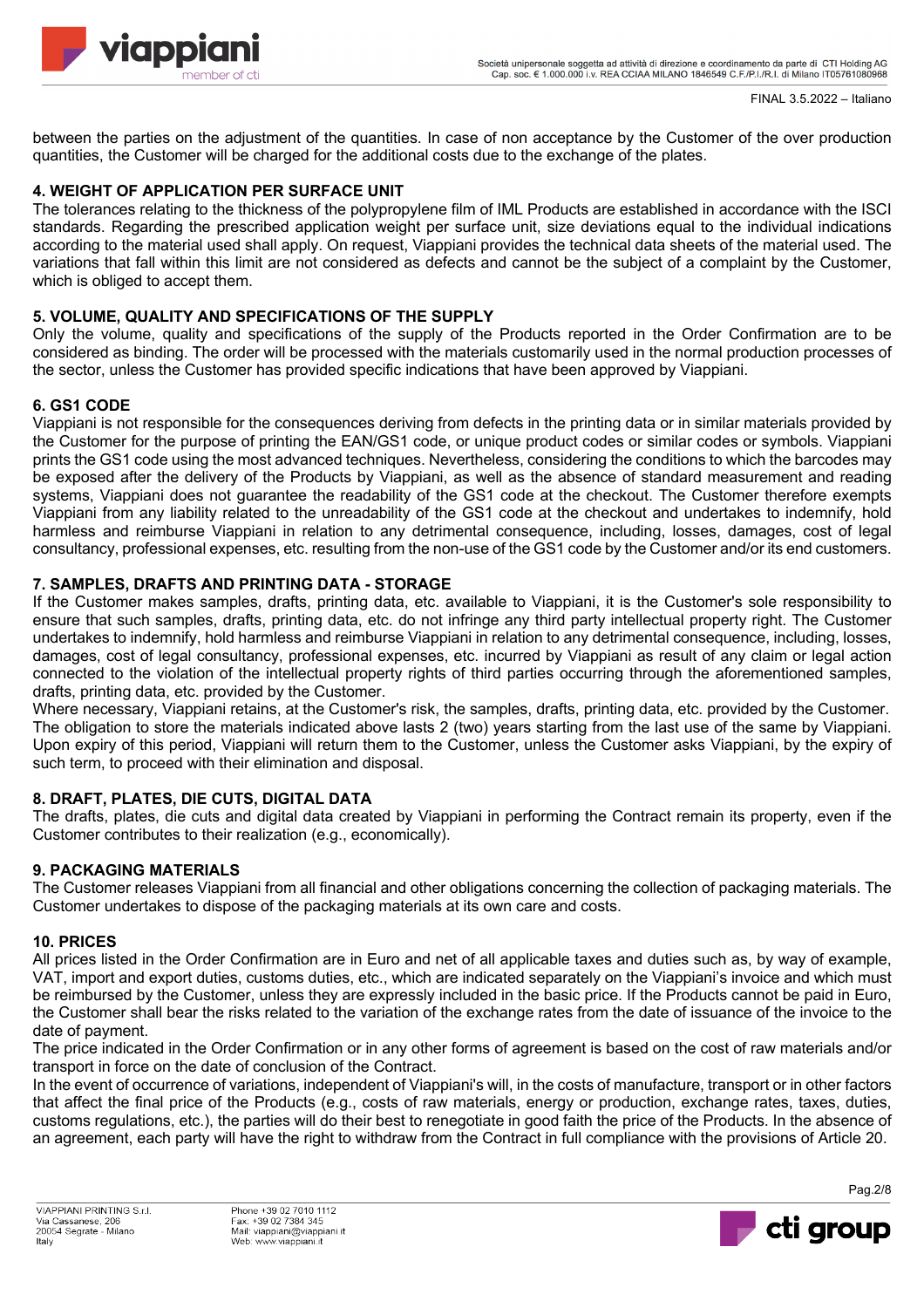

FINAL 3.5.2022 – Italiano

# **11. INVOICING AND PAYMENT - INTERESTS ON ARREARS - PROHIBITION OF COMPENSATION**

Viappiani will invoice the Customer for the amount relating to each delivery, total or partial, of Products. The invoices will be issued in duplicate and will report the Order Confirmation number, the list of Products, the delivery dates, the quantities, the prices and the details of the total amount.

The Customer is required to perform the payment in compliance with the terms and conditions set out in the Order Confirmation. In the event of late payment, the Customer shall pay, on the unpaid amounts, without the need for an express formal notice by Viappiani, the legal interests on arrears pursuant to Legislative Decree 231/2002 et seq. at the rate published from time to time in the Official Gazette by the Ministry of Economy and Finance, to be calculated from the day following the expiry of the term for payment until the date of the actual payment, in addition to the reimbursement of the costs incurred by Viappiani to recover the amounts not promptly paid.

In the event that Viappiani, in order to perform the supply, could have obtained a higher interest rate than the aforementioned, the interests on arrears payable by the Customer shall be calculated on the basis of such higher rate, subject to the limits of the law.

The Customer has no right to withhold or suspend the payment of the purchase price of the Products.

The Customer has the right to offset the amounts due for any reason to Viappiani with the amounts due for any reason by Viappiani to the Customer only if its counter claims have been accepted in writing by Viappiani.

# **12. DELIVERY OF PRODUCTS**

The deadline for the delivery of the Products is reported in the Order Confirmation. Multiple deliveries and early deliveries of the Products are permitted, subject to compliance with the aforementioned final deadline.

Unless otherwise agreed in writing, the delivery of the Products shall take place under DAP (Incoterms) regime at the place of destination indicated in the Order Confirmation, or at the different place of destination agreed in writing by the parties. Regardless of the Incoterms rules applied, the unloading of the Products and the related costs shall always be at the Customer's care.

If Viappiani is unable to meet the delivery deadline for any reason, it will promptly inform the Customer about the delay and will indicate a different delivery deadline. The Customer is required to communicate to Viappiani, by the end of the working day in which the Customer receives this communication, its willingness to accept or refuse the new delivery term. The silence of the Customer in communicating its decision to Viappiani by this deadline will be considered as tacit acceptance of the new delivery deadline.

Viappiani shall not liable in any case for delays in delivery due to causes not dependent on Viappiani including, by way of example, force majeure events, delays of its suppliers, difficulties in the supply of raw materials or causes attributable to the Customer (e.g., failure or delayed approval of the graphics, communication by the Customer of incorrect or incomplete information, subsequent modification of the information by the Customer, etc.). In the event that the delay in delivery is due to these causes, any additional costs resulting therefrom shall be borne by the Customer.

In any case, Viappiani shall be liable towards the Customer for the delay in delivery only if the delay depends on Viappiani's willful misconduct or gross negligence.

If a shipment of Products cannot be carried out for reasons attributable to the Customer, without prejudice to Viappiani's commitment to store the Products pending shipment, all risks concerning the Products (including the risk of loss or destruction) shall transfer to the Customer from the moment on which the cause impeding the shipment occurs and Viappiani shall be liable for such events only in the event of its willful misconduct or gross negligence.

# **13. ACCEPTANCE OF DELIVERY OF THE PRODUCTS**

Upon delivery of the Products, the Customer is required to verify the quality/quantity indicated in the Contract. If defects and/or discrepancies are immediately found, the Customer may refuse the delivery by immediately communicating to Viappiani the reasons for the refusal.

The Customer cannot refuse or delay the delivery of the Products without a legitimate reason. The Customer has no right to refuse the delivery of the Products on the basis of insignificant defects and/or discrepancies, or in the event that any deviations from the agreed quantities fall within the tolerance limits referred to in Article 3, or in the event that the Products comply with the tolerance limits referred to in Article 4.

If the Customer refuses the delivery of the Products on the basis of non-significant defects and/or discrepancies, or despite the Products' compliance with the tolerance limits referred to in Articles 3 and 4, the Products shall be considered correctly delivered at the time they are made available to the Customer by the carrier.



Pag.3/8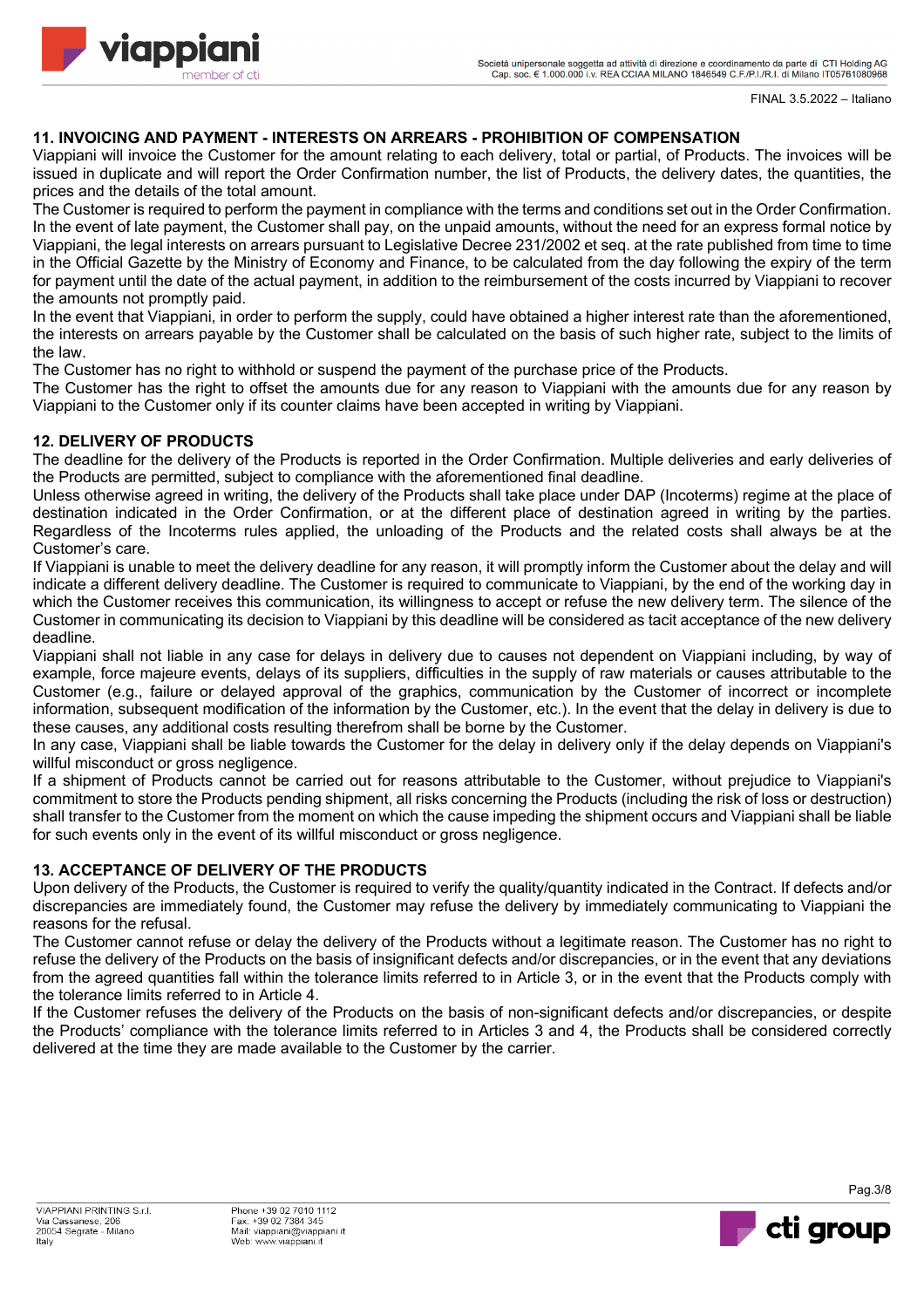

# **14. VIAPPIANI GUARANTEE**

## **14.1 Object of the guarantee**

Viappiani exclusively guarantees that:

- a) the Products comply with the specifications reported in the Contract;
- b) the Products comply with the laws applicable to them in Italy and in the European Union at the time of delivery;
- c) the Products are packaged in an appropriate manner and with modalities normally used in the sector in which Viappiani operates.

Viappiani does not provide any guarantee other than the previous ones, In particular, unless otherwise stated in writing by Viappiani, Viappiani does not guarantee that:

- a) the Products comply with the laws applicable to them in countries other than the aforementioned ones;
- b) the Products are suitable for a use other than that agreed;
- c) the Products are free of defects relating to the GS1 code or to any other code added to the Products by Viappiani at the request of the Customer.

### **14.2 Duration of the Warranty**

In consideration of the fact that the Products are subject to expiry, the guarantee provided by Viappiani lasts 6 (six) months from the date of their manufacture.

### **14.3 Deadline to exercise the guarantee**

In order to enforce the guarantee, the Customer is required to notify Viappiani in writing of the existence of the defect not later than the expiry of the guarantee period provided above. In any case, the Customer is required to report the defect, under penalty of forfeiture, within 14 (fourteen) days of discovery.

### **14.4 Modalities to exercise the guarantee**

The Customer must communicate in writing the defect to Viappiani, providing sufficient documentation regarding the defect. The Customer shall grant Viappiani, or a third party authorized by Viappiani, the possibility to inspect the Products deemed defective in order to ascertain their defects and the relevant causes. The burden of proving the existence of the defect and the time of its discovery rests with the Customer.

#### **14.5 Remedies**

Viappiani has the right, at its discretion, to recondition the defective Products, to replace them or, if the reconditioning or replacement are impossible or excessively expensive, to proceed with an appropriate price reduction. The Products delivered to the Customer in replacement of the defective Products are covered by the same guarantee applicable to the replaced Products starting from the date of their manufacture. This does not apply to reconditioned Products, for which the original warranty term applies.

The replacement of the defective Products or the reduction of the price are subject to the return to Viappiani of the defective Products or to the written declaration of the Customer, under its responsibility, that it has proceeded to their complete destruction.

#### **14.6 Exclusion of the guarantee**

The guarantee does not apply in the following cases:

- a) the Customer was aware of the existence of defect at the time of purchase of the Products;
- b) the Customer has not sufficiently demonstrated, or Viappiani has not found, the existence of the defect;
- c) the defect is caused intentionally by the Customer or derives from the expiry of the Products, from the Customer's negligence, from the subsequent processing of the Products by the Customer, from the failure by the Customer to comply with the storage conditions of the Products (21° C  $\pm$  2° C and RH 45%  $\pm$  5%), from non-compliance with Viappiani's instructions, from improper use or modification or repair of the Products without the consent of Viappiani;
- d) the Customer has not paid the full purchase price of the Products. The period required by the Customer to complete the payment of the purchase price of the Products is counted for the purposes of calculating the running of the guarantee, which therefore is not suspended.

# **15. LIMITATION OF LIABILITY OF VIAPPIANI**

Unless otherwise and expressly provided for in the Contract, Viappiani is liable only in the event of willful misconduct or gross negligence.



Pag.4/8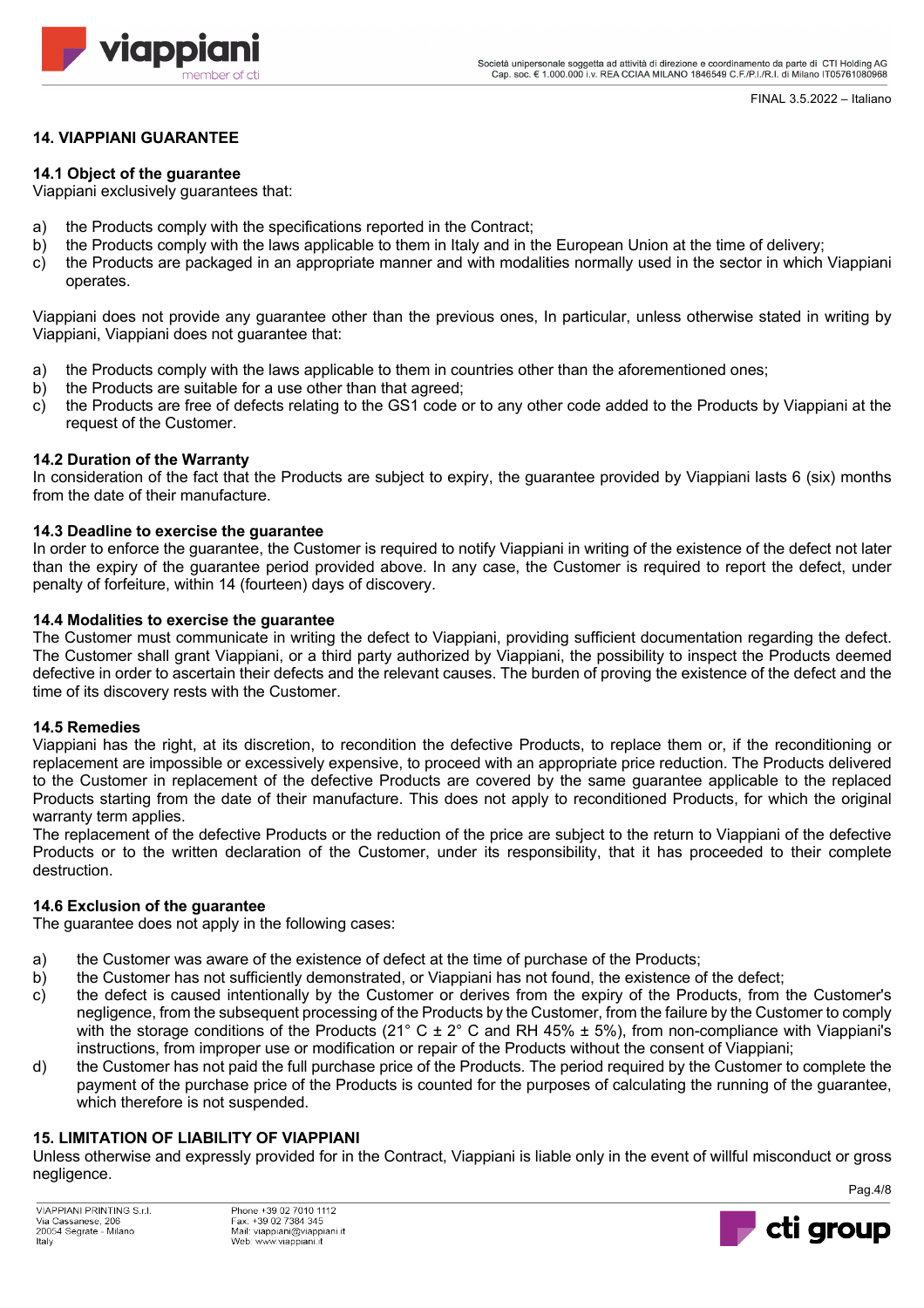

Viappiani is not responsible for damages or indirect, incidental, special or consequential losses suffered by the Customer and/or by third parties due to defects of the Products.

The Customer is required to indemnify and hold Viappiani harmless for what third parties may request Viappiani to pay, also as reimbursement for damages, due to the infringement of rights that are attributable, even partially, to the Customer.

In the event of Viappiani's liability, the amount of the payable damage may not in any case exceed the value of the Products object of the Contract in the execution of which the conduct of Viappiani was found to be prejudicial.

# **16. RETENTION OF TITLE**

Unless otherwise agreed in writing, Viappiani retains the right of ownership over the Products delivered to the Customer until full payment of the purchase price and of any additional costs. Until that time, the Customer is the custodian of the Products and is liable for all damages, losses or failures that they may suffer, including for theft, fire or other unforeseeable circumstances or force majeure. The Customer must keep the Products subject to retention of title in the warehouse separate from other products. Viappiani shall have the right to access the Customer's warehouse at any time, upon notice, in order to inspect the Products and check their conservation.

Any enforcement procedure promoted by third parties concerning Products that are still subject to retention of title must be immediately brought to the attention of Viappiani. The Customer is liable for all damages incurred by Viappiani as a result of the promotion of these procedures and shall hold Viappiani harmless from any third party claims. In the event of foreclosure, or other constraint placed by third parties on the Products subject to retention of title, the Customer must notify Viappiani in writing of the circumstance, without delay and providing all the information and documentation necessary for Viappiani to protect its rights. The Customer is required to inform the bailiff and third parties about the existence of the retention of title in favor of Viappiani, as well as to bear, or to reimburse Viappiani, all the costs necessary to avoid or remove the application of restrictions on the Products and make them available again.

If Products still subject to retention of title pass to third parties, Viappiani will in any case retain the right of ownership over them until the moment of extinction of the Customer's debt towards Viappiani. In this case, the Customer is required to inform third parties of the existence of the retention of title in favor of Viappiani on the Products delivered to them. The credit accrued by the Customer following the transfer to third parties of the Products subject to retention of title will be considered as automatically assigned to Viappiani without the need for an express manifestation of will to this purpose. The Customer declares as of now its willingness to record the credit assignment in the accounting books, specifying the amount and the legal basis of the assignment, the debtor, the assignee and the date of assignment. The Customer shall inform Viappiani of any opposition by the third party to the assignment of the credit. In this case, to the extent that the Customer is unable to provide sufficient guarantees to guarantee Viappiani's credits towards the Customer, Viappiani shall have the right to oppose the resale to third parties of the Products subject to retention of title and to exercise any action, including precautionary actions, in defense of its rights.

The retention of title is not affected by the fact that the Products have been included in the Customer's finished product or otherwise subjected to processing. Therefore, in case of processing or transformation by the Customer of the Products subject to retention of title, the retention of title shall extend to the finished product. If the Products subject to the retention of title are processed with objects and materials that do not belong to Viappiani, Viappiani acquires the co-ownership of the finished product in a proportion equal to the value of the Products subject to the retention of title with respect to the value of the finished product.

The Customer is required to pay, including by reimbursing them to Viappiani, the costs that Viappiani has to bear in order to assert its rights relating to the retention of title. Among the actions that Viappiani is entitled to exercise in order to protect the retention of title, there is the right to obtain from the Customer the return of the Products covered by the retention of title with shipment costs to be borne by the Customer.

The Customer waives as of now to oppose the exercise of these rights and undertakes to offer the utmost cooperation to Viappiani, or to third parties appointed by Viappiani, in order to allow Viappiani to exercise its rights.

# **17. CONFIDENTIALITY**

The parties undertake to keep strictly secret and confidential and not to disclose to third parties, in any form, any technical and/or business information and know-how exchanged for the management of the Contract or in any way acquired on the occasion and/or in the carrying out of their business relationship, under penalty of compensation for damages that each party proves to have suffered as a result of the violation by the other party of this confidentiality obligation.

Neither party has the right to disclose the existence or the contents of the Contract to third parties in any way, without the prior written authorization of the other party. These confidentiality obligations shall survive the termination of the Contract for any reason.

# **18. PROTECTION OF PERSONAL DATA**

Pag.5/8 Each party, acting as data controller, undertakes to collect and process the personal data of the other party and of the natural persons belonging to its organization in compliance with the applicable laws, in particular with the EU Regulation 2016/679 on the protection and circulation of personal data (hereinafter, the "**GDPR**"). In compliance with article 13 of the GDPR, the

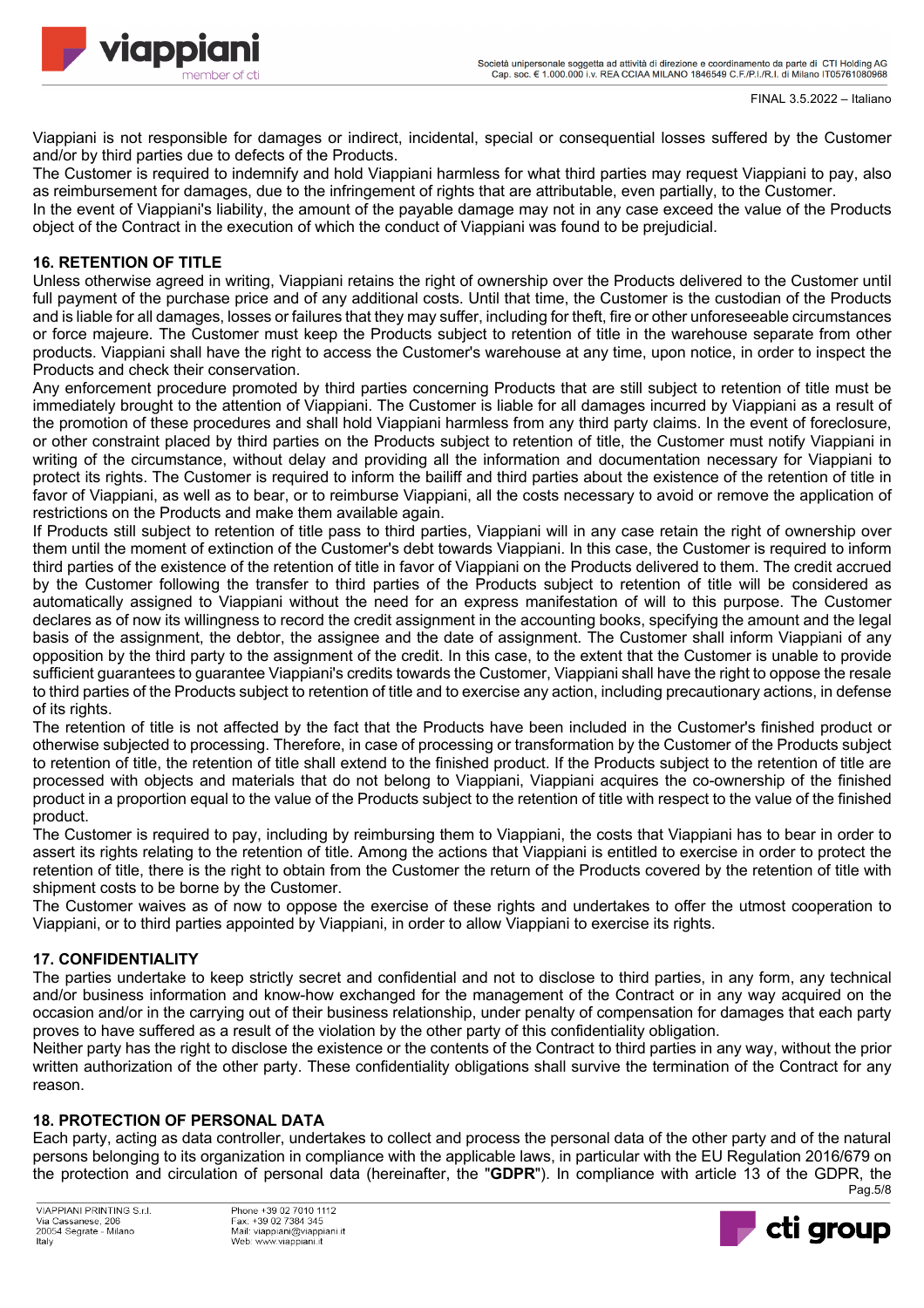

FINAL 3.5.2022 – Italiano

information relating to the purposes and methods of the processing of personal data and the rights of the interested parties is provided below.

# **18.1 Purposes and legal basis of the processing**

The personal data provided will be processed by the data controller exclusively for the following purposes and on the following legal bases, for which a specific consent to the processing by the interested party is not required:

# **Purposes Legal basis**

To comply with the obligations deriving from a contract of which the interested party is a party or contract of which the interested party is a party of processing is necessary for the performance of a contract of which the<br>to comply, even before the conclusion of the interested perty is a perty or for the performance of contract, with specific requests of the interested party Performance of a contract pursuant to article 6 letter b) GDPR: the interested party is a party or for the performance of pre-contractual measures adopted at the request of the same

To provide the customers with assistance services, including in relation to business relationships Performance of a contract pursuant to article 6 letter b) GDPR: the processing is necessary for the performance of a contract of which the interested party is a party or for the performance of pre-contractual measures adopted at the request of the same

To comply with the tax and accounting obligations required by law Legal obligation pursuant to article 6 letter c) GDPR: the processing is necessary to comply with a legal obligation to which the data controller is subject

To comply in general with the obligations of law, regulations or European Community laws Legal obligation pursuant to article 6 letter c) GDPR: the processing is necessary to comply with a legal obligation to which the data controller is subject

The data provided will be processed with and without the aid of IT tools.

# **18.2 Communication of personal data**

The communication of personal data is mandatory for the fulfillment of all legal and contractual obligations. Failure to communicate the personal data may make it impossible to establish or correctly continue the contractual relationship.

# **18.3 Retention period of personal data**

Personal data will be kept for the time necessary to achieve the purpose for which they are collected or communicated, or for a maximum period of ten years as required by law in the case of tax and accounting data or contractual documents.

# **18.4 Categories of recipients**

The personal data communicated may be known only by the employees and collaborators of the parties specifically authorized to process such personal data as persons in charge or responsible of the processing. These subjects are bound to secrecy and confidentiality also on the basis of specific internal regulations.

The personal data strictly necessary for accounting and financial operations may be disclosed to trusted external professionals (e.g., accountant). Furthermore, the personal data collected may be disclosed, in Italy, to banking institutions, insurance agencies (for the management of any insured risks), public administration, transport companies or shippers, financial administrations, and this exclusively in pursuance of the purposes. listed above. In any case, the personal data will not be disclosed.

# **18.5 Data Controller**

The data controllers are Viappiani and the Customer. In the case of Viappiani, the data controller is Viappiani Printing S.r.l., in the person of its *pro tempore* legal representative, with registered office in via Cassanese 206, 20054 Segrate (MI), Italy, tel.: +39 02 70101112, fax: +39 02 7384345, email: viappiani@viappiani.it, PEC: viappianiprinting@pec.it. With regard to the Customer, the data controller is the Customer itself, in the person of its *pro tempore* legal representative.

# **18.6 Rights of the data subject**

Any data subject interested in the processing of his/her personal data may exercise, at any time and without particular formalities, his/her rights towards the data controller, pursuant to article 15 and subsequent of the GDPR, in particular to obtain confirmation from the data controller of the existence of a processing of data concerning him/her, to know the origin thereof, to request the access to personal data, the updating, the rectification, the cancellation or to request the limitation of the processing

VIAPPIANI PRINTING S r I Via Cassanese, 206<br>20054 Segrate - Milano Italy



Pag.6/8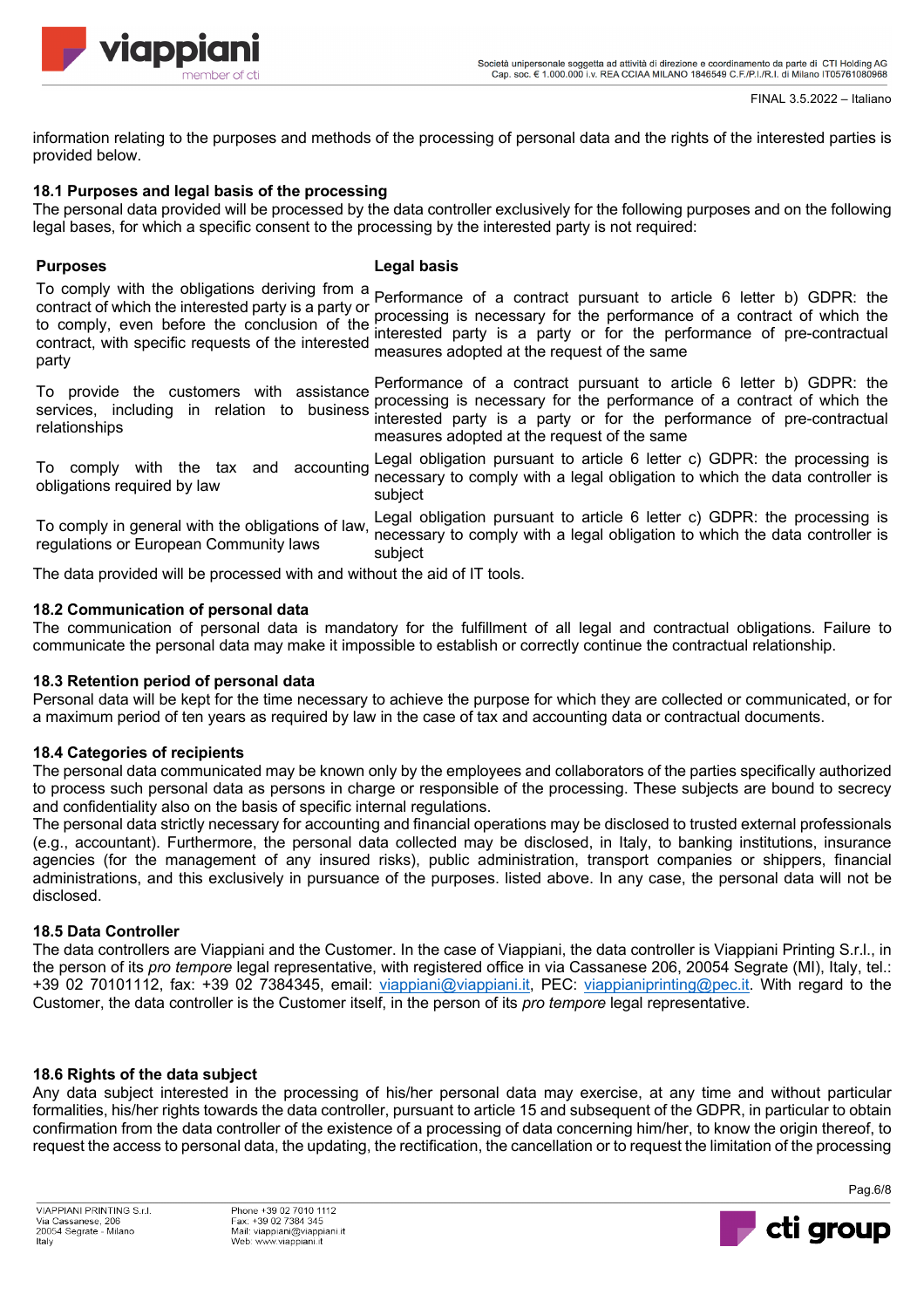of personal data or to oppose their processing or to request their portability. These articles also provide for the right of the data subject to file a complaint with a supervisory Authority.

# **19. TERMINATION**

Viappiani may terminate the Contract, pursuant to and for the purposes of article 1456 of the Italian Civil Code, by means of a written communication that it wishes to make use of this right, and without prejudice to the right to the payment of damages, if the Customer **(i)** fails to pay in full the purchase price of the Products and any additional costs within the tolerance period 30 (thirty) days from the expiry of the relative term of payment, **(ii)** engages in one or more conducts that constitute a violation of the Viappiani Code of Conduct referred to in Article 26.

Furthermore, the Contract is terminated by operation of law, pursuant to and for the purposes of article 1454 of the Italian Civil Code, in the event that one of the parties fails to fulfill an obligation (which is not of little importance for the complying party pursuant to article 1455 of the Italian Civil Code,) within the term notified in writing by the other party which cannot be less than 30 (thirty) days.

# **20. WITHDRAWAL**

Each of the parties can withdraw from the Contract pursuant to article 1373 of the Italian Civil Code, before the starting of the performance of the Contract.

Viappiani may withdraw from the Contract at any time, even if the performance of the Contract has already started (for example, but not limited to, in the case of split deliveries), if the Customer is subject to an insolvency procedure, of settlement with creditors or liquidation or if, in general, the economic conditions of the Customer are such as to reasonably presume the insolvency of the same and the Customer does not provide adequate guarantees, or pay advances to cover the receivables, within a reasonable time.

Each of the parties can withdraw from the Contract in the event that an impediment due to force majeure persists for more than 3 (three) months, as established by the following article 21.

The parties may also withdraw from the Contract in the case provided for by article 10.

In all the aforementioned cases, the withdrawal must be exercised with a notice of 10 (ten) days with respect to the effective date of the same, by written communication to be sent by registered letter with return receipt or certified e-mail (PEC).

Following the withdrawal, Viappiani will stop manufacturing the Products. The Customer shall be required to pay for the Products manufactured prior to the effective date of the withdrawal, in addition to any costs incurred by Viappiani by that date (e.g., for the preparation of drafts and plates, for the purchase of raw materials, etc.).

# **21. FORCE MAJEURE**

Neither party is responsible for the non-fulfillment of its obligations to the extent that this is due to force majeure. These are all events that a party cannot foresee or events that, even if foreseeable, are beyond the party's sphere of influence and whose impact on the fulfillment of the Contract cannot be avoided with reasonable efforts (such as, by way of example, strikes, boycotts, lockouts, fires, natural disasters, shortage of raw materials, civil and non-civil wars, riots, revolutions, requisitions, embargoes, power outages, measures by the Public Authority, epidemics and pandemics, etc.). In such cases, the delivery terms of the Products are deemed as extended for the duration of the impediment.

The party that invokes the impediment is required to communicate to the other party, as soon as possible, the existence of the impediment, as well as the effects of the same on the party's ability to meet its obligations. A similar communication must be given as soon as the impediment ceases.

If the impediment lasts for a period exceeding 3 (three) months, each party may withdraw from the Contract in compliance with the provisions of article 20 herein above.

# **22. TRANSFER OF THE CONTRACT**

The transfer to third parties of the rights and obligations under the Contract is permitted only with the prior written consent of the other party which, however, has no right to deny it without justified reason. Notwithstanding the previous provision, the consent of the transferred party is not required in the event that a party transfers its rights and/or obligations under the Contract to a company controlled by, or connected to, it pursuant to Article 2359 of the Italian Civil Code. In this case, the transfer is effective upon its written notification to the transferred party by registered letter with return receipt or certified e-mail (PEC).

# **23. ADDITIONS AND AMENDMENTS - WAIVER – CONSERVATION OF THE CONTRACT**

The Contract represents the entire and unique agreement between the parties on the subject matter of the same and annuls and replaces any different agreement between the parties on the same subject.

Any integration and/or modification of the Contract is effective only if made by means of a written agreement signed by both parties.

Pag.7/8 No waiver by either party, explicit or implicit, to enforce a provision of the Contract constitutes a permanent waiver to such provision or other provisions of the same. The waiver of a party to enforce a provision of the Contract does not prevent it from